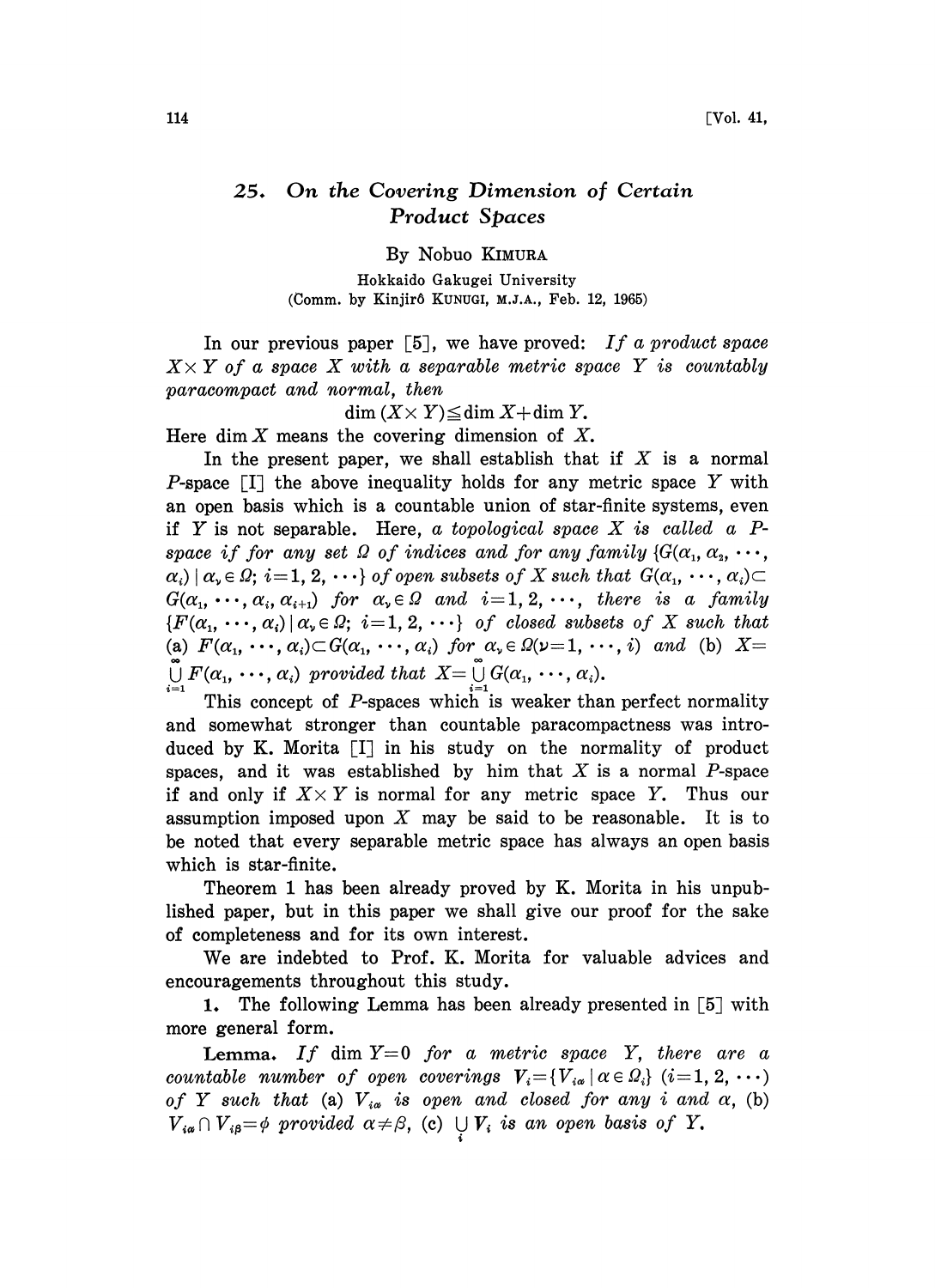Theorem 1. If  $X$  is a normal P-space and  $Y$  is a metric space such that dim  $Y=0$ , then

 $\dim (X \times Y) \leq \dim X$ .

*Proof.* Define, with  $V_{ia}$  in Lemma,

 $W(\alpha_1, \alpha_2, \cdots, \alpha_i) = V_{1\alpha_1} \cap V_{2\alpha_2} \cap \cdots \cap V_{i\alpha_i}.$ 

Suppose that dim  $X=m$ , and let  $\{U_1, U_2, \dots, U_k\}$  be an arbitrary finite open covering of  $X \times Y$ . We shall construct a refinement  $\{\tilde{U}_1, \cdots, \tilde{U}_k\}$  with order  $\leq m+1$ .

Let us define, for each  $l: 1 \leq l \leq k$ ,

- 1)  $G_i(\alpha_1, \dots, \alpha_i) = \bigcup_k \{P \mid P \times W(\alpha_1, \dots, \alpha_i) \subset U_i, P \text{ open in } X\},$
- ( 2 )  $G(\alpha_1, \cdots, \alpha_i) = \bigcup_{l=1}^k G_l(\alpha_1, \cdots, \alpha_i).$
- Then it is easy to see that

(3) (a)  $G_i(\alpha_1, \ldots, \alpha_i) \subset G_i(\alpha_1, \ldots, \alpha_i, \alpha_{i+1}), \; G(\alpha_1, \ldots, \alpha_i) \subset G(\alpha_1, \ldots, \alpha_i)$  $\alpha_i, \alpha_{i+1}$  and (b)  $\{G(\alpha_1, \cdots, \alpha_i) \times W(\alpha_1, \cdots, \alpha_i) \mid \alpha_i \in \Omega, \ (1 \leq i \leq i); \ i =$ 1, 2,  $\cdots$ } is an open covering of  $X \times Y$ .

X being a normal P-space, we can find a family  $\{F(\alpha_1, \dots, \alpha_i)\}\$  $\alpha_i \in \Omega$ ,  $(1 \leq i \leq i); i=1, 2, \cdots$  of closed subsets of X such that  $4)$  (a)  $F(\alpha_1, \cdots, \alpha_i) \subset G(\alpha_1, \cdots, \alpha_i)$ , (b)  $X = \bigcup_{i=1}^{\infty} F(\alpha_1, \cdots, \alpha_i)$  provided  $X = \bigcup G(\alpha_1, \cdots, \alpha_i).$ 

In fact, setting  $\Omega = \bigcup \Omega_i$ , consider all sequences  $(\alpha_1, \dots, \alpha_i)$  in  $\Omega(i=1, 2, \cdots)$ , and let  $\tilde{G}(\alpha_1, \cdots, \alpha_i)=G(\alpha_1, \cdots, \alpha_i)$  provided  $\alpha_i \in \Omega_i$  $(1 \le \nu \le i)$  and  $\widetilde{G}(\alpha_1, \dots, \alpha_i) = X$  otherwise. Then, for  $\alpha_{\nu} \in \Omega(1 \le \nu \le i)$  $i+1$ , we have  $\widetilde{G}(\alpha_1, \dots, \alpha_i) \subset \widetilde{G}(\alpha_1, \dots, \alpha_i, \alpha_{i+1})$ ; and thus, by the definition of P-spaces, there is a family  $\{\widetilde{F}(\alpha_1, \dots, \alpha_i) | \alpha_i \in \Omega(1 \leq \nu \leq i)\}$ ;  $i=1, 2, \cdots$  of closed subsets of X such that  $\widetilde{F}(\alpha_1, \cdots, \alpha_i) \subset \widetilde{G}(\alpha_1, \cdots, \alpha_i)$  $\alpha_i$ ) and  $X = \bigcup_{i=1}^{\infty} \widetilde{F}(\alpha_1, \dots, \alpha_i)$  provided  $X = \bigcup_{i=1}^{\infty} \widetilde{G}(\alpha_1, \dots, \alpha_i)$ . Let us put  $F(\alpha_1, \dots, \alpha_i) = \widetilde{F}(\alpha_1, \dots, \alpha_i)$  for such sequences  $(\alpha_1, \dots, \alpha_i)$  as  $\alpha_i \in \Omega$ ,  $(1 \le \nu \le i)$ , then  $\{F(\alpha_1, \dots, \alpha_i)\}$  satisfies (a) and (b) of (4). Now, from (3)(b) and (4), it can be easily shown that

(5)  $\{F(\alpha_1, \dots, \alpha_i) \times W(\alpha_1, \dots, \alpha_i) \mid \alpha_i \in \Omega, (1 \leq \nu \leq i); i=1, 2, \dots \}$  is a covering of  $X \times Y$ .

Owing to  $(2)$ ,  $(4)$  and the normality of X there are closed sets  $F_i(\alpha_1, \dots, \alpha_i)$  of X such that

6) (a)  $F(\alpha_1, \dots, \alpha_i) = \bigcup_{l=1}^k F_l(\alpha_1, \dots, \alpha_i)$ , (b)  $F_l(\alpha_1, \dots, \alpha_i) \subset G_l(\alpha_1, \dots, \alpha_i)$  $\alpha_i$ ) for  $1 \leq l \leq k$ .

By (5) and (6),  $\{F_i(\alpha_1, \dots, \alpha_i) \times W(\alpha_1, \dots, \alpha_i) | \alpha_i \in \Omega, (1 \leq \nu \leq i)\}\)$ By (5) and (6),  $\{F_i(\alpha_1, \dots, \alpha_i) \times W(\alpha_1, \dots, \alpha_i) | \alpha_i \in \Omega, i=1, 2, \dots; 1 \leq l \leq k\}$  turns out to be a covering of  $X \times Y$ .

Since, for any  $\alpha_1 \in \Omega_1$ ,  $U(\alpha_1) = \left\{ G_i(\alpha_1), X - \bigcup_{i=1}^n F_{\lambda}(\alpha_1) \mid 1 \leq l \leq k \right\}$  is an open covering of X, there are two open refinements  $H(\alpha)$  =  ${H_i(\alpha_1), H_0(\alpha_1) \mid 1 \leq l \leq k}$  and  $R(\alpha_1) = {R_i(\alpha_1), R_0(\alpha_1) \mid 1 \leq l \leq k}$  such that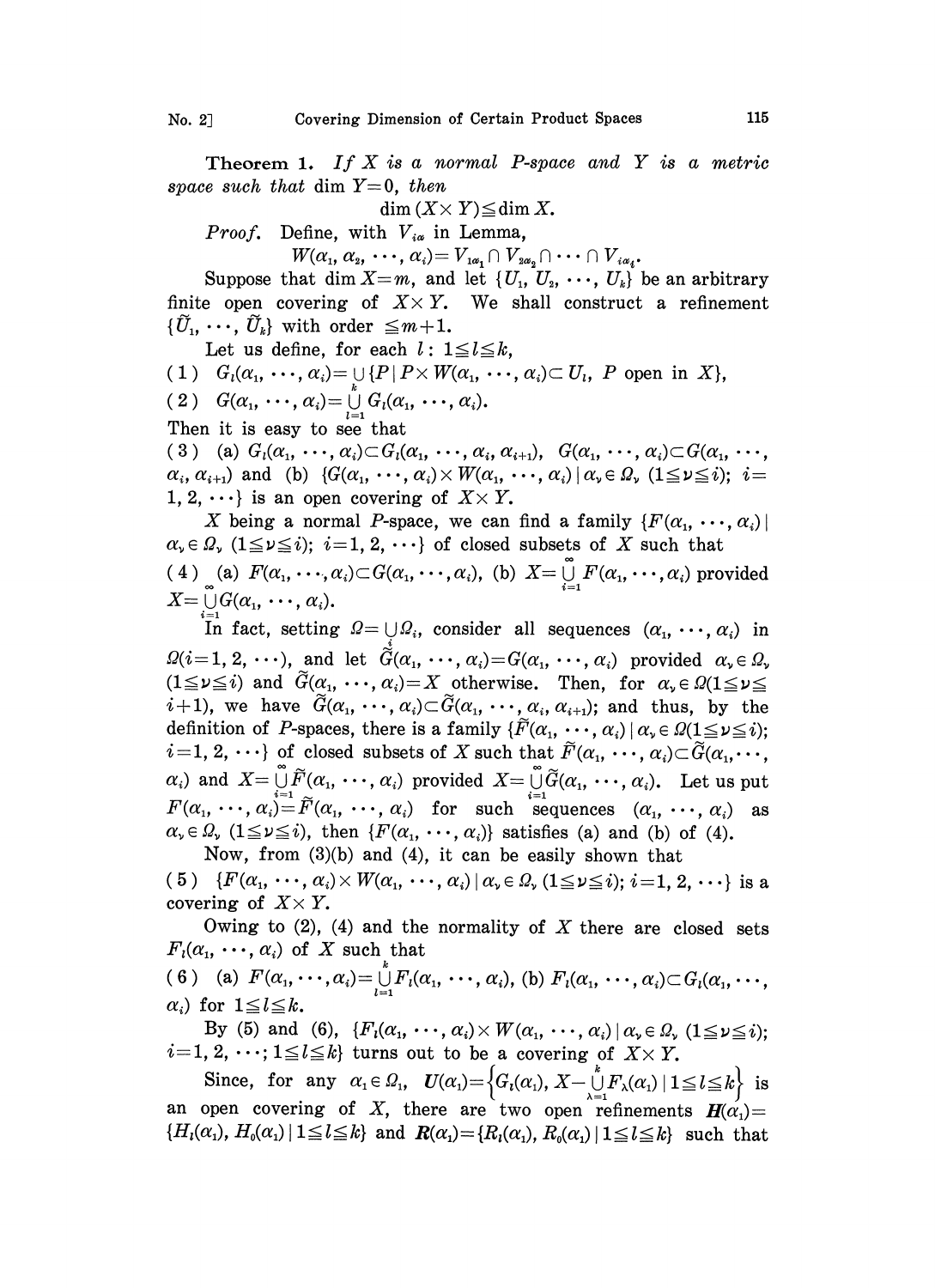116 **N. KIMURA** [Vol. 41,

(7) (a)  $G_i(\alpha_1) \supset H_i(\alpha_1) \supset \overline{R_i(\alpha_1)}$  ( $0 \leq l \leq k$ ), (b) the order of  $\{H_i(\alpha_1)\}\$  $0 \leq l \leq k$ } $\leq m+1$ , where  $G_0(\alpha_1)=X-\bigcup_{\lambda=1}^{\ell}F_{\lambda}(\alpha_1).$ Then we obtain easily 8) (a)  $\bigcup_{l=1}^{k} R_{l}(\alpha_{1}) \supset \bigcup_{l=1}^{k} F_{l}(\alpha_{1})$ , (b) the order of  $\{\overline{R_{l}(\alpha_{1})} | 1 \leq l \leq k\} \leq m+1$ .<br>In general, if  $\alpha_{\nu} \in \Omega_{\nu}$  we can show that there are open sets In general, if  $\alpha_v \in \Omega_v$ , we can show that there are open sets  $H_i(\alpha_1, \dots, \alpha_i)$  and  $R_i(\alpha_1, \dots, \alpha_i)$  such that ( 9 ) (a)  $G_l(\alpha_1, \dots, \alpha_i) \supset H_l(\alpha_1, \dots, \alpha_i) \supset \overline{R_l(\alpha_1, \dots, \alpha_i)}$ , (b)  $\bigcup_{l=1}^k R_l(\alpha_1, \dots, \alpha_l)$  $\alpha_i$ )  $\sup_{l=1}^{\infty} F_l(\alpha_1, \dots, \alpha_i)$  and (c) the order of  $\{H_l(\alpha_1, \dots, \alpha_i) | 1 \leq l \leq k\} \leq m+1$ . The proof is carried out by an induction. For  $i=1$ , (7) and (8) are no more than (9). Now assuming the existence of  $H_1(\alpha_1, \dots, \alpha_j)$  and  $R_1(\alpha_1, \dots, \alpha_j)$  which satisfy (9) for any  $j \lt i$  ( $i \geq 2$ ), we shall show the existence of them for i. We put (10)  $G'_{i}(\alpha_1, \cdots, \alpha_i) = G_{i}(\alpha_1, \cdots, \alpha_i) - \bigcup_{i=1}^{k} \overline{R_i(\alpha_1, \cdots, \alpha_{i-1})}.$ Evidently,  $U(\alpha_1, \dots, \alpha_i) = \begin{cases} G'_l(\alpha_1, \dots, \alpha_i), H_l(\alpha_1, \dots, \alpha_{i-1}), X - \end{cases}$ Evidently,  $U(\alpha_1, \dots, \alpha_i) = \{G_i(\alpha_1, \dots, \alpha_i), H_i(\alpha_1, \dots, \alpha_{i-1}), X - F_{\lambda}(\alpha_1, \dots, \alpha_i) | 1 \leq l \leq k \}$  is an open covering of X, hence there are two open refinements  $\mathbf{H}(\alpha_1, \cdots, \alpha_i) = \{H'_i(\alpha_1, \cdots, \alpha_i), H''_i(\alpha_1, \cdots, \alpha_i),\}$  $H_0(\alpha_1, \dots, \alpha_i)$   $1 \leq l \leq k$  and  $R(\alpha_1, \dots, \alpha_i) = {R'_i(\alpha_1, \dots, \alpha_i), R''_i(\alpha_1, \dots, \alpha_i)}$  $R_0(\alpha_1, \cdots, \alpha_i) | 1 \leq l \leq k$  such that (11) (a)  $G'_{i}(\alpha_{1}, \cdots, \alpha_{i}) \supset H'_{i}(\alpha_{1}, \cdots, \alpha_{i}) \supset \overline{R'_{i}(\alpha_{1}, \cdots, \alpha_{i})}$ (b)  $H_i(\alpha_1, \dots, \alpha_{i-1}) \supset H_i'(\alpha_1, \dots, \alpha_i) \supset \overline{R_i'(\alpha_1, \dots, \alpha_i)},$ <br>
(c)  $X - \bigcup_{k=1}^n F_{\nu}(\alpha_1, \dots, \alpha_i) \supset H_0(\alpha_1, \dots, \alpha_i) \supset \overline{R_0(\alpha_1, \dots, \alpha_i)},$ (d) the order of  $H(\alpha_1, \dots, \alpha_i) \leq m+1$ . If we put (12)  $R_i(\alpha_1, \cdots, \alpha_i) = R_i(\alpha_1, \cdots, \alpha_{i-1}) \cup R'_i(\alpha_1, \cdots, \alpha_i) \cup R''_i(\alpha_1, \cdots, \alpha_i)$ we have: (13) (a)  $\bigcup_{l=1}^k R_l(\alpha_1, \dots, \alpha_i) \supset \bigcup_{l=1}^k F_l(\alpha_1, \dots, \alpha_i),$ (b) the order of  $\{\overline{R_i(\alpha_1, \cdots, \alpha_i)} | 1 \leq l \leq k\} \leq m+1.$ It suffices to show (13)(b). Hence assuming, for instance, (14)  $\bigcap_{l=1}^{m+2} \overline{R_l(\alpha_1, \cdots, \alpha_i)} \neq \emptyset$ we shall indicate that it reduces to a contradiction.<br>By (12),  $\prod_{i=1}^{m+2} \overline{R_i(\alpha_1, \cdots, \alpha_{i-1})} \cup \overline{R'_i(\alpha_1, \cdots, \alpha_i)} \cup \overline{R''_i(\alpha_1, \cdots, \alpha_i)} \neq \phi$ , hence it follows that (15)  $\bigcup \left[ \overline{(R_{r_1}(\alpha_1, \cdots, \alpha_{i-1})} \cap \cdots \cap \overline{R_{r_{\lambda}}(\alpha_1, \cdots, \alpha_{i-1})}) \right]$  $\frac{1}{R(s_1(\alpha_1, \, \cdots, \, \alpha_i) \cap \cdots \cap R_s)}$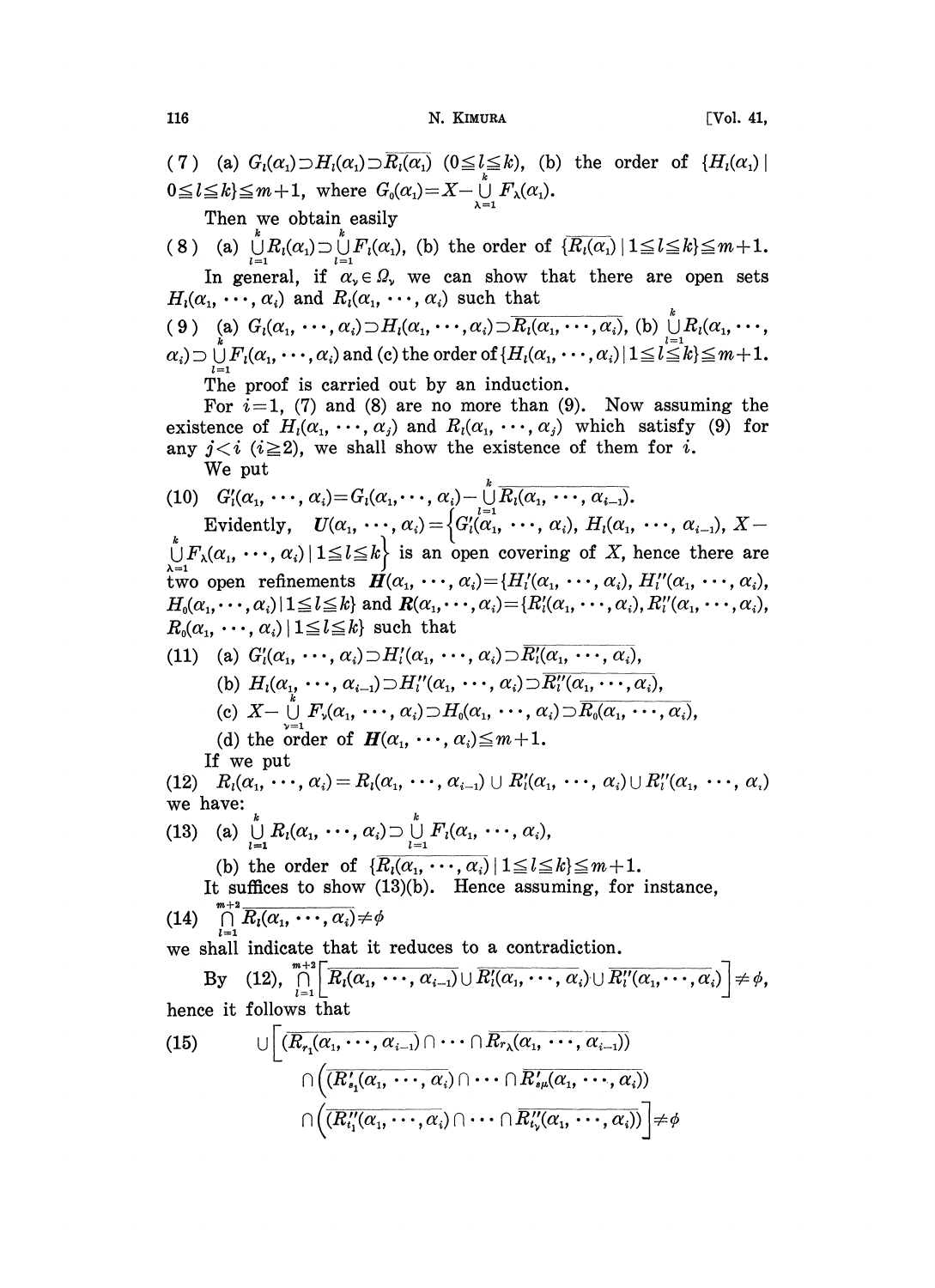where  $(r_1, \dots, r_\lambda, s_1, \dots, s_\mu, t_1, \dots, t_\nu)$  ranges over all permutations of  $(1, 2, \dots, m+2)$ . Since  $\overline{R_i(\alpha_1, \dots, \alpha_{i-1})} \cap \overline{R'_i(\alpha_1, \dots, \alpha_i)} = \emptyset$  by virtue of (10) and (11)(a), we have either  $\lambda=0$  or  $\mu=0$  for non-empty terms in (15). In the case where  $\lambda = 0$ , (15) reduces to  $(R'_{s_1}(\alpha_1, \dots, \alpha_i))$  $\lceil (n \cdots \lceil \overline{R'_{s_{\mu}}(\alpha_{1}, \cdots, \alpha_{i})}) \rceil \bigg( \overline{(R''_{t_{1}}(\alpha_{1}, \cdots, \alpha_{i})} \cap \cdots \cap \overline{R''_{t_{\nu}}(\alpha_{1}, \cdots, \alpha_{i})}) \neq \emptyset$ , and this contradicts (11)(d). If  $\mu=0$  (15) reduces to  $(\overline{R}_{r_1}(\alpha_1, \dots, \alpha_{i-1})$ <br>  $\cap \dots \cap \overline{R}_{r_{\lambda}}(\alpha_1, \dots, \alpha_{i-1})$ ) $\cap ((\overline{R''_{t_1}(\alpha_1, \dots, \alpha_i)} \cap \dots \cap \overline{R''_{t_n}(\alpha_1, \dots, \alpha_i)}) \neq \emptyset)$ and thus we have, by the assumption of our induction and  $(11)(b)$ ,  $H_{r_1}(\alpha_1,\cdots,\alpha_{i-1})\cap \cdots \cap H_{r_{\lambda}}(\alpha_1,\cdots,\alpha_{i-1})\cap H_{t_1}(\alpha_1,\cdots,\alpha_{i-1})\cap \cdots \cap H_{t_{\nu}}(\alpha_1,\cdots,\alpha_{i-1})$  $\ldots, \alpha_{i-1} \neq \emptyset$  which contradicts (9)(c) for  $i-1$ . And (13)(b) follows.

Now  $G_i(\alpha_1, \dots, \alpha_i) \supset R_i(\alpha_1, \dots, \alpha_i)$  is evident. Thus we have an open sets family  $\{H_i(\alpha_1, \cdots, \alpha_i) \mid 1 \leq l \leq k\}$  such that

(16) (a) 
$$
G_l(\alpha_1, \dots, \alpha_i) \supset \overline{H_l(\alpha_1, \dots, \alpha_i)} \supset H_l(\alpha_1, \dots, \alpha_i) \supset \overline{R_l(\alpha_1, \dots, \alpha_i)}
$$
,  
(b)  $\{H_l(\alpha_1, \dots, \alpha_i) | 1 \leq l \leq k\}$  is similar to  $\{\overline{R_l(\alpha_1, \dots, \alpha_i)} | 1 \leq l \leq k\}$ .

Clearly, from  $(13)(b)$  and  $(16)(b)$ , it follows that

(17) the order of  $\{H_i(\alpha_1, \cdots, \alpha_i) \mid 1 \leq l \leq k\} \leq m+1$ .

(13), (16)(a) and (17) show that  $H_1(\alpha_1, \dots, \alpha_i)$  and  $R_1(\alpha_1, \dots, \alpha_i)$ satisfy  $(9)$  for i, and the induction completes.

Let us put

 $\widetilde{U}_i=\cup\{R_l(\alpha_{1},\,\cdots,\,\alpha_{i})\times W(\alpha_{1},\,\cdots,\,\alpha_{i})\,|\,\alpha_{\sf v}\!\in \varOmega_{\sf v};\,\,i\!=\!1,\,2,\,\cdots\}\quad\text{then}$  $\widetilde{U}_l = \cup \{R_l(\alpha_1, \, \cdots, \, \alpha_i) \times W(\alpha_1, \, \cdots, \, \alpha_i) \mid \alpha_v \in \Omega_v; \,\, i=1, \, 2 \}, \ \widetilde{U}_l \subset U_l \,\,\,\text{and the order of} \,\,\, \{\widetilde{U}_1, \, \widetilde{U}_2, \, \cdots, \, \widetilde{U}_k\} \,\,\text{is at most}\,\, m + \text{In fact, if $\overset{m+2}{\cap} \widetilde{U}_l \, \neq \, \delta_1$ then we have $ \overset{m+2}{\cap} \Omega_R(\alpha_1, \ldots$ 

 $U_i \subset U_i$  and the order of  $\{U_1, U_2, \cdots, U_k\}$  is at most  $m+1$ .<br>
In fact, if  $\bigcap_{\lambda=1}^{m+2} \tilde{U}_{r_{\lambda}} \neq \phi$ , then we have  $\bigcap_{\lambda=1}^{m+2} \{R_{r_{\lambda}}(\alpha_1, \cdots, \alpha_{i_{\lambda}}) \times W(\alpha_1, \cdots, \alpha_{i_{\lambda}}) \}$ <br>  $\alpha_{i_{\lambda}} | \alpha_{\nu} \in \Omega_{\nu} \} \ne$  $i_1 \leq i_2 \leq \cdots \leq i_{m+2}$ ; because, owing to (a) of Lemma,  $W(\alpha_1, \cdots, \alpha_i) \cap$  $W(\beta_1, \cdots, \beta_j) \neq \emptyset$  implies  $\beta_{\nu} = \alpha_{\nu}$ ,  $\nu = 1, 2, \cdots, i$  for  $i \leq j$ . On the other hand,  $R_i(\alpha_1, \dots, \alpha_i) \supset R_i(\alpha_1, \dots, \alpha_{i-1})$  follows from (12). Thus  $\operatorname*{otk}_{m+2}$  $\bigcap_{\lambda=1}^{\infty} R_{r_{\lambda}}(\alpha_1, \cdots, \alpha_{i_{m+2}}) \neq \emptyset$ . By virtue of (13)(b), we arrive at a contradiction. **q.e.d.** q.e.d.

We will define <sup>a</sup> metric space which will be needed later.

For any two sequences of elements from a non-empty set  $\Omega$ :  $\alpha = (\alpha_1, \alpha_2, \cdots), \ \beta = (\beta_1, \beta_2, \cdots), \ \alpha_i, \beta_j \in \Omega$ , we define the metric  $\rho(\alpha, \beta)$  $\beta = (\beta_1, \beta_2, \dots), \alpha_i, \beta_j \in \Omega$ , we define the metric  $\rho(\alpha, \beta) = (\beta_1, \beta_2, \dots), \alpha_i, \beta_j \in \Omega$ , we define the metric  $\rho(\alpha, \beta)$ <br>if  $\alpha_i = \beta_i$  for  $i < k$  and  $\alpha_k = \beta_k$ ;  $\rho(\alpha, \alpha) = 0$ . Then to as follows.

 $\frac{1}{2}$  if

 $\rho(\alpha, \beta) = \frac{1}{k}$  if  $\alpha_i = \beta_i$  for  $i < k$  and  $\alpha_k = \beta_k$ ;  $\rho(\alpha, \alpha) = 0$ . Then the<br>of all sequences of elements from  $\Omega$  turns out to be a metric<br>e with  $\rho(\alpha, \beta)$  as its metric. We shall denote this space by<br>a (see [2]). set of all sequences of elements from  $\Omega$  turns out to be a metric space with  $\rho(\alpha, \beta)$  as its metric. We shall denote this space by  $N(\Omega)$  (see [2]). Since dim  $N(\Omega) = 0$  ([2, p. 361]). We have of all sequences of elements from  $\Omega$  turns of evith  $\rho(\alpha, \beta)$  as its metric. We shall dence (2). Since dim  $N(\Omega) = 0$  ([2, p. 361]). Norollary. Let X be a normal P-space; then dim  $(X \times N(\Omega)) \leq \dim X$ .

$$
\dim (X \times N(\Omega)) \leq \dim X.
$$

2. The following theorem is well known.

Theorem 2. Let X be a normal space and S its  $F_{\sigma}$ -subset;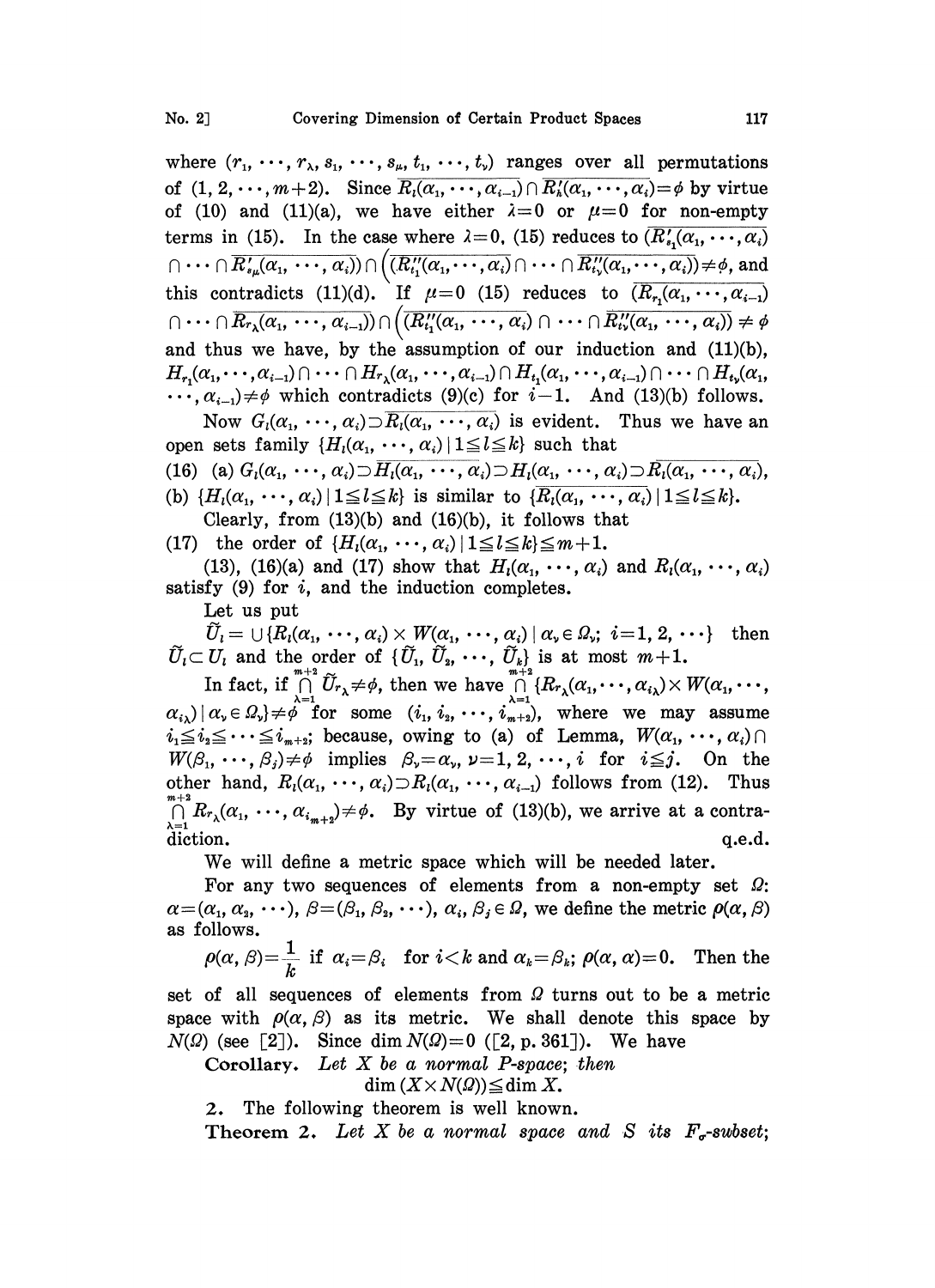then dim  $S \leq \dim X$ .

**Theorem 3.** Let  $X$  be a normal P-space and  $Z$  a metric space with Y as its subspace; then

 $\dim (X \times Y) \leq \dim (X \times Z)$ .

*Proof.* Suppose that dim  $(X \times Z)=s$ . Let  $\{V_1, V_2, \cdots, V_k\}$  be an arbitrary finite open covering of  $X \times Y$  and let  $k > s+1$ . We can express:  $V_i = U_i \cap (X \times Y)$ , where  $U_i$  is some open subset of  $X \times Z$ . Put  $U=\bigcup_{i=1}^{\kappa} U_i$ .

Define open subsets  $G_i(\alpha_1, \dots, \alpha_i)$  of X quite analogously to (1) in the proof of Theorem 1; then  $G_i(\alpha_1, \dots, \alpha_i) \times W(\alpha_1, \dots, \alpha_i) \subset U_i$ and  $G_i(\alpha_1, \dots, \alpha_i) \subset G_i(\alpha_1, \dots, \alpha_i, \alpha_{i+1}),$  where  $W(\alpha_1, \dots, \alpha_i)$  are also defined as before,<sup>\*</sup> but, instead of subsets of  $Y$ , they are subsets of Z at present.

Let us put

$$
G(\alpha_1, \cdots, \alpha_i) = \bigcup_{l=1}^k G_l(\alpha_1, \cdots, \alpha_i);
$$

then  $G(\alpha_{1},\,\cdots,\,\alpha_{i})\!\times W(\alpha_{1},\,\cdots,\,\alpha_{i})\!\!\subset\! \stackrel{l=1}{U} = \mathop{\cup}\limits_{i=1}^{k}U_{i}.$ 

Since  $X$  is a  $P$ -space, by the analogous argument to the proof of Theorem 1, there is a family  $\{F(\alpha_1, \dots, \alpha_i) \mid \alpha_i \in \Omega_i; i=1, 2, \dots\}$ of closed sets such that (a)  $F(\alpha_1, \dots, \alpha_i) \subset G(\alpha_1, \dots, \alpha_i)$  and (b)  $X=$  $\bigcup_{i=1}^{\infty} F(\alpha_1, \dots, \alpha_i)$  provided  $X = \bigcup_{i=1}^{\infty} G(\alpha_1, \dots, \alpha_i)$ . Then it is easily shown that  $\{F(\alpha_1, \dots, \alpha_i) \times W(\alpha_1, \dots, \alpha_i) | \alpha_i \in \Omega_i; i=1, 2, \dots\}$  covers  $X \times Y$ . (It is to be remarked that  $X \times Y = U \cap (X \times Y)$ .)  $W(\alpha_1, \dots, \alpha_i)$  being an  $F_{\sigma}$ -set of Z, we can set:

 $F(\alpha_1,\cdots,\alpha_i)\times W(\alpha_1,\cdots,\alpha_i)=\bigcup_{i=1}^{\infty}(F(\alpha_1,\cdots,\alpha_i)\times T_i(\alpha_1,\cdots,\alpha_i))$  where  $T_t(\alpha_1, \dots, \alpha_i)$  is a closed subset of Z for every t. Then (18)  $\qquad \qquad \cup \{F(\alpha_1, \cdots, \alpha_i) \times W(\alpha_1, \cdots, \alpha_i) \, | \, \alpha_i \in \Omega_i; \ i = 1, 2, \cdots \}$  $= \bigcup_{t=1} \bigcup_{i=1} \bigcup_{i=1} \big[ \cup \{F(\alpha_1, \ldots, \alpha_i) \times T_t(\alpha_1, \ldots, \alpha_i) | \alpha \in \Omega_\nu\} \big]$ .<br>Now  $\bigcup \{F(\alpha_1, \ldots, \alpha_i) \times T_t(\alpha_1, \ldots, \alpha_i) | \alpha \in \Omega_\nu\}$ , which lies in the

bracket of (18), is a locally finite union of closed sets, and hence it is closed. Then the left hand side of (18) turns out to be an  $F_{\sigma}$ -subset of  $X \times Z$ . And by Theorem 2,

$$
\dim \big[\cup \{F(\alpha_1, \cdots, \alpha_i) \times W(\alpha_1, \cdots, \alpha_i) \mid \alpha_i \in \Omega_i; i=1, 2, \cdots \}\big] \newline \leq \dim (X \times Z) = s.
$$

Let  $F = \bigcup \{F(\alpha_1, \dots, \alpha_i) \times W(\alpha_1, \dots, \alpha_i) \mid \alpha_i \in \Omega_i; i=1, 2, \dots \}$ ; then  $X \times Y \subset F \subset U$  and dim  $F \leq s$ . Since  $\{F \cap U_{l} | 1 \leq l \leq k\}$  is an open covering of the subspace F, there exists its open refinement  $\{F \cap R_i\}$  $1 \leq l \leq k$ ;  $R_i$  open in  $X \times Z$  such that  $F \cap U_i \supset F \cap R_i$  and the order of  $\{F \cap R_i | 1 \leq l \leq k\} \leq s+1$ . Hence, the order of  $\{R_i \cap (X \times Y) | 1 \leq l \leq k\}$ 

<sup>\*)</sup> Here dim Z is not necessarily zero; therefore we should employ those  $V_i$ which are described in [5, Lemma 1].